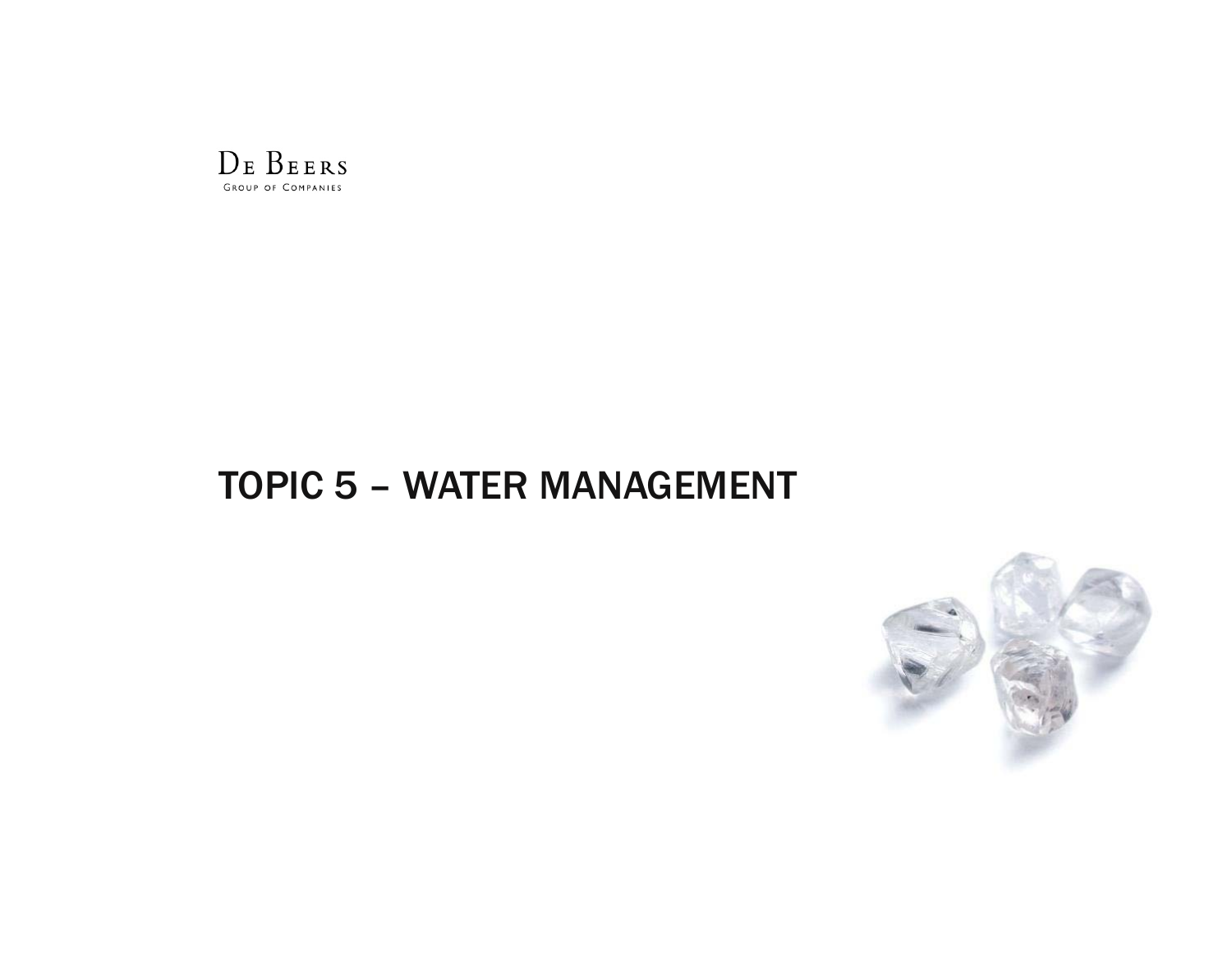## TOPIC 5 WATER MANAGEMENT

#### •Overall Water Management

- -Projected Water Levels in different areas of Kennady Lake
- Projected Water Levels in Area 7 Discharge to Area 8

#### Water Management and N11 Discharge

- MVLWB–4 Additional Discharge Year 4
- NHX-24, 25– Runoff assumptions from the waste rock piles, mean runoff values
- DFO-4 Stream D1 routed around West Mine Rock Pile

#### -Downstream Flow Mitigation

- ENR–31, MVLWB-5, MVLWB–6 No Discharge from the WMP to Area 8, Flow Mitigation from N11, Area 7 and Lake A1
- ENR–38, ENR-39 Availability of N11 Discharge Pipe Annual discharge period versus licensing period
- NHX-1 Flow augmentation in dry years.
- NHX-26 Flow mitigation targets, and dry years.
- Dykes
	- NHX-28, NHX-29 Dyke Leakage and Lifespan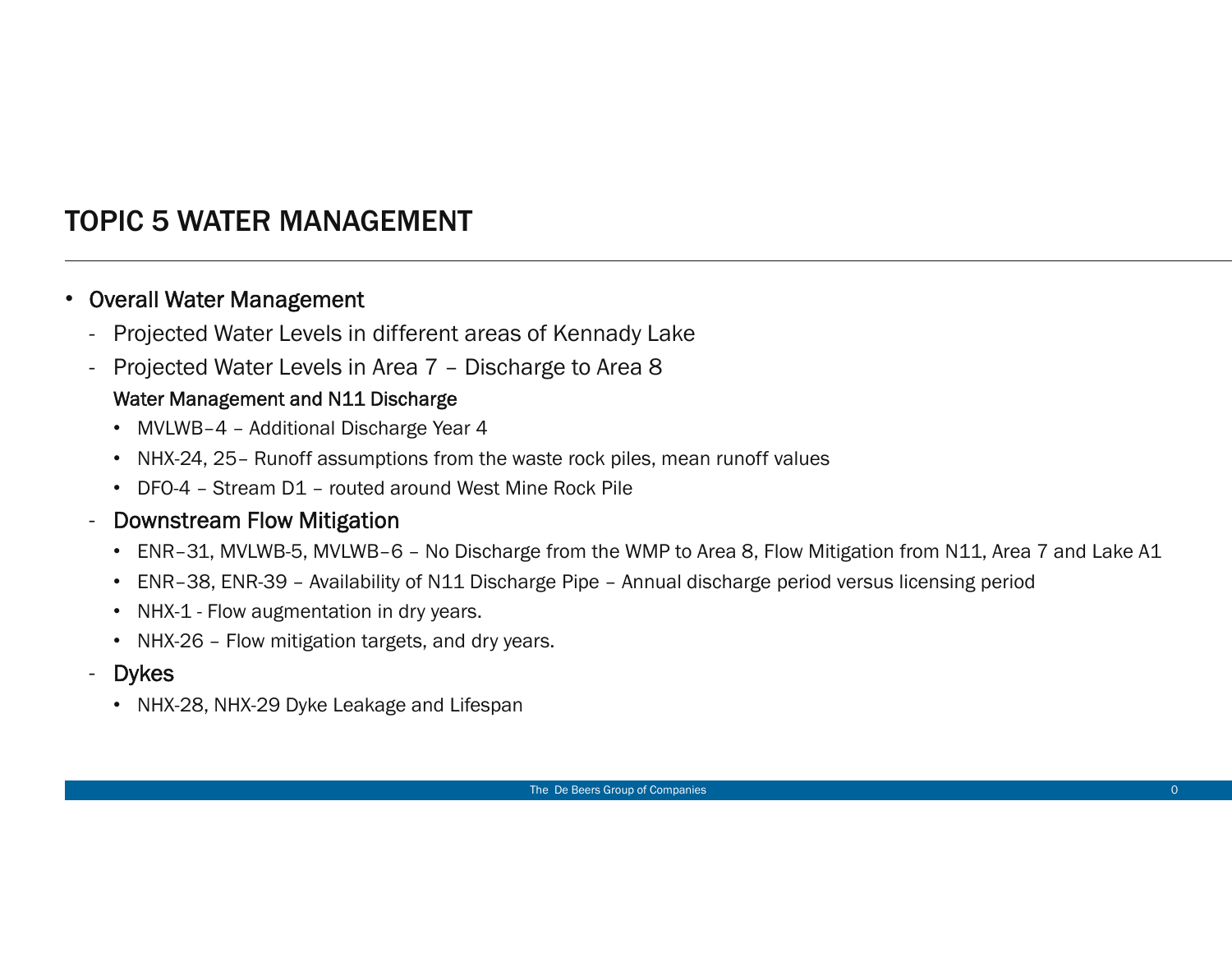#### WATER MANAGEMENT – OPERATIONS

- • Discharge water from WMP to Lake N11
	- •Current W.L. = Annually for 3 years
	- •Amendment = Annually for 4 years
- • Pump water from A1 to A8
	- •Current W.L. = Annually
- • Pump water from Lake N11 to A8
	- Current W.L. =  $3$  out of 4 years •
- • Pump Water from A7 to A8
	- •Amendment = Periodically

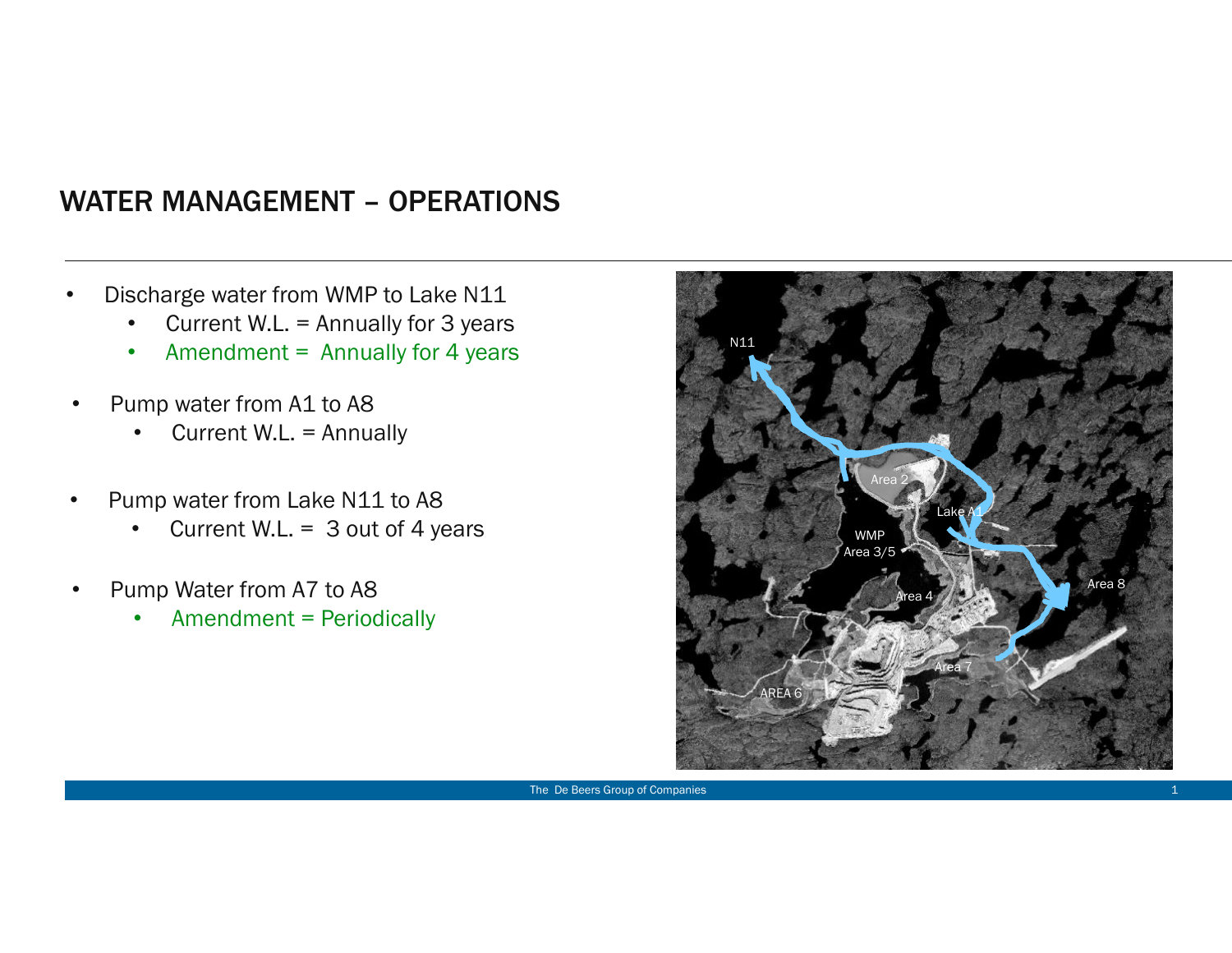

#### WATER BALANCE SUMMARY

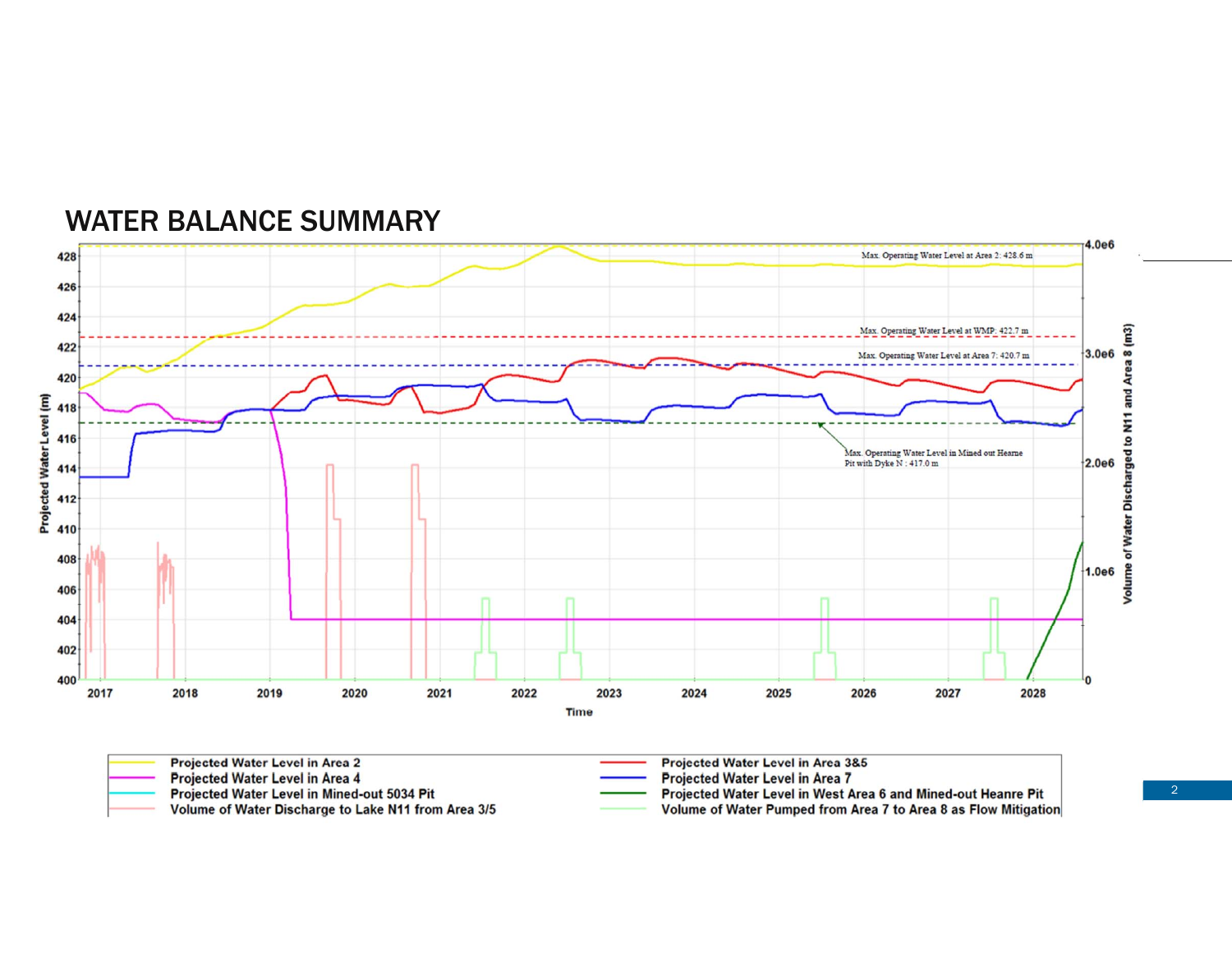

#### REMAINING STORAGE CAPACITY IN WATER MANAGEMENT SYSTEM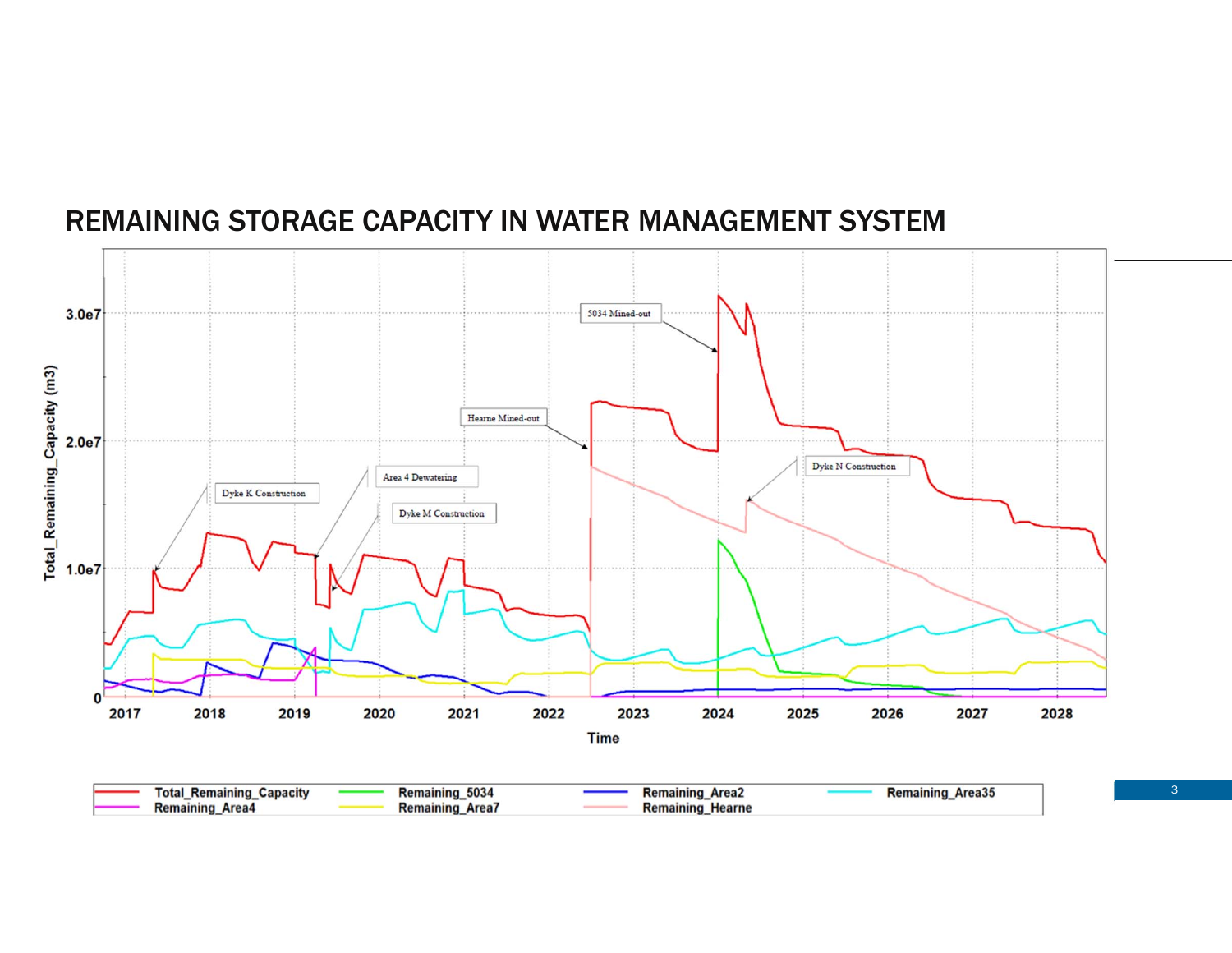## WATER MANAGEMENT – DISCHARGE (MVLWB-4)

- One (1) additional year discharge from WMP to Lake N11, occurs in Year 2020.
- 3.45 Mm<sup>3</sup> of water will be discharged to Lake N11 in Year 2020, occurs in September and October.
- Flow Rates will be around 0.75 m<sup>3</sup>/s, will be adjusted depending on actual pumping operation.

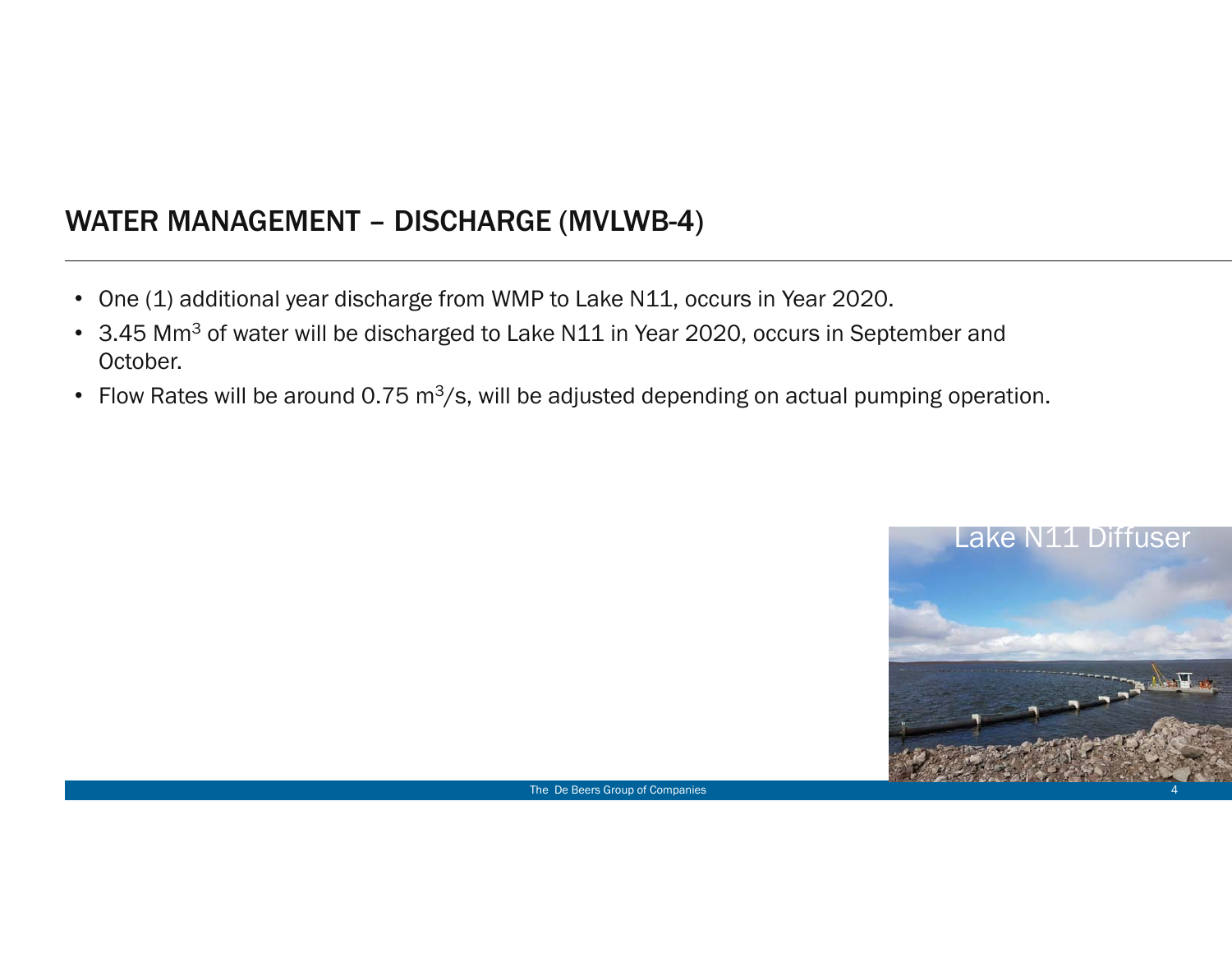## WATER MANAGEMENT – N11 DISCHARGE AND DISCHARGE LINE - ENR–38, ENR-39

#### • N11 Pipeline serves two purposes

- Flow Mitigation N11 to Area 8. June 1, to August 31.
- WMP discharge to N11. Discharge from the Water Management Pond to Lake N11 is limited to periods when the water quality meets EQC (predicted to be June-November) and when the pipe is available for use (September 1-May 31).
- •The anniversary date of the licence is September 24th.
- • Discharge is limited to the period between the end of downstream flow mitigation (September 1) to the anniversary date of the licence (September 24). This is an insufficient period of time to discharge the full annual allotment of 3.45 Mm<sup>3</sup>. Discharge for the following year has to start Sept 25<sup>th</sup>. Sampling and testing must be done prior to the following year discharge. Two weeks turn around time.
- $\bullet$  If the water quality does not meet EQC within the calendar year of 2018 no discharge is allowed. With the spring inflows of freshet in 2019 the water quality could be sufficient for discharge. The entire 3.45 Mm<sup>3</sup> would need to be discharged from Sept.1 to Sept. 23, 2019 in order to remain within the terms of the licence and the interpretation of ENR that the water discharge volume is tracked on licence year rather than calendar year.
- • It is requested that an annual allotment be allowed to carry over into the subsequent anniversary year of the licence so the discharge could proceed through the fall (over the anniversary date). Alternatively, the calendar year could be used as the water discharge year, consistent with all other aspects of the water licence.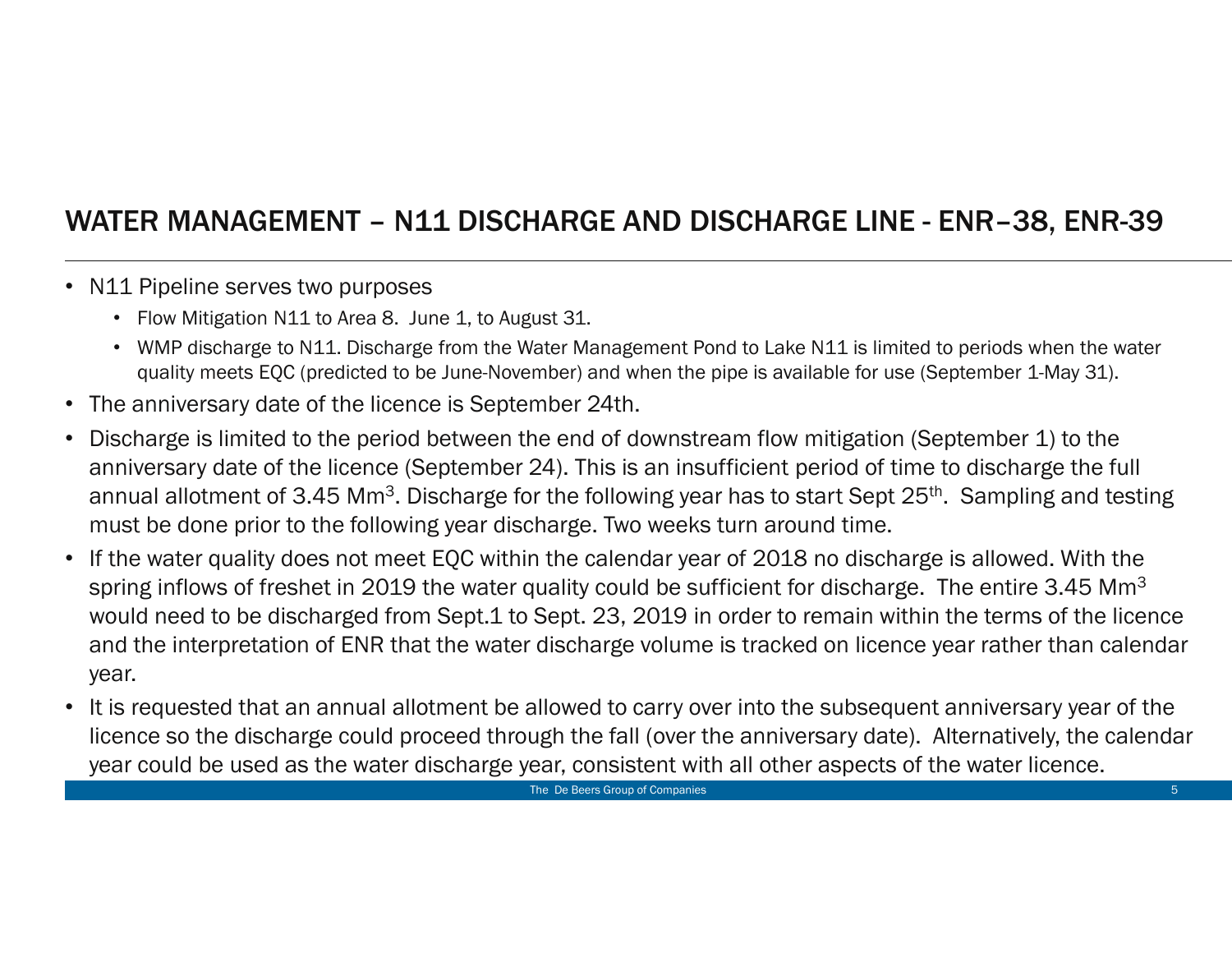## AREA 7 DISCHARGE TO AREA 8 FOR DOWNSTREAM FLOW ENR–31, MVLWB- 5, 6 NHX-1,26

•The proposed amendment does not alter existing downstream Flow Mitigation plans. The source of the water for mitigation proposed to come from N11, Lake A1, and Area 7. No longer from the WMP.

 $\cdot$ 1.55 Mm<sup>3</sup> of water will be discharged in each planned year (3 out of 4 years), occurs in June, July, and August.

•Flow Rates ranges from 0.1  $\rm m^3/s$  to 0.4  $\rm m^3/s$ , depending on downstream flow augmentation targets and will be consistent with the flow rates stipulated in the Fisheries Authorization.

•Planned four (4) years discharge from Area 7 to Area 8, occurs in Year 2021, Year 2022, Year 2025, and Year 2027. Actual years will vary depending water levels, and other events.

•Flow mitigation water can not be sourced from N11 with the N11 outflows drop below the 1:5 dry year flows. During these periods water could be sourced from Area 7 or Lake A1. If sufficient volumes do not exist, flow mitigation could be postponed, as 1 in four years when there is no flow mitigation



The De Beers Group of Companies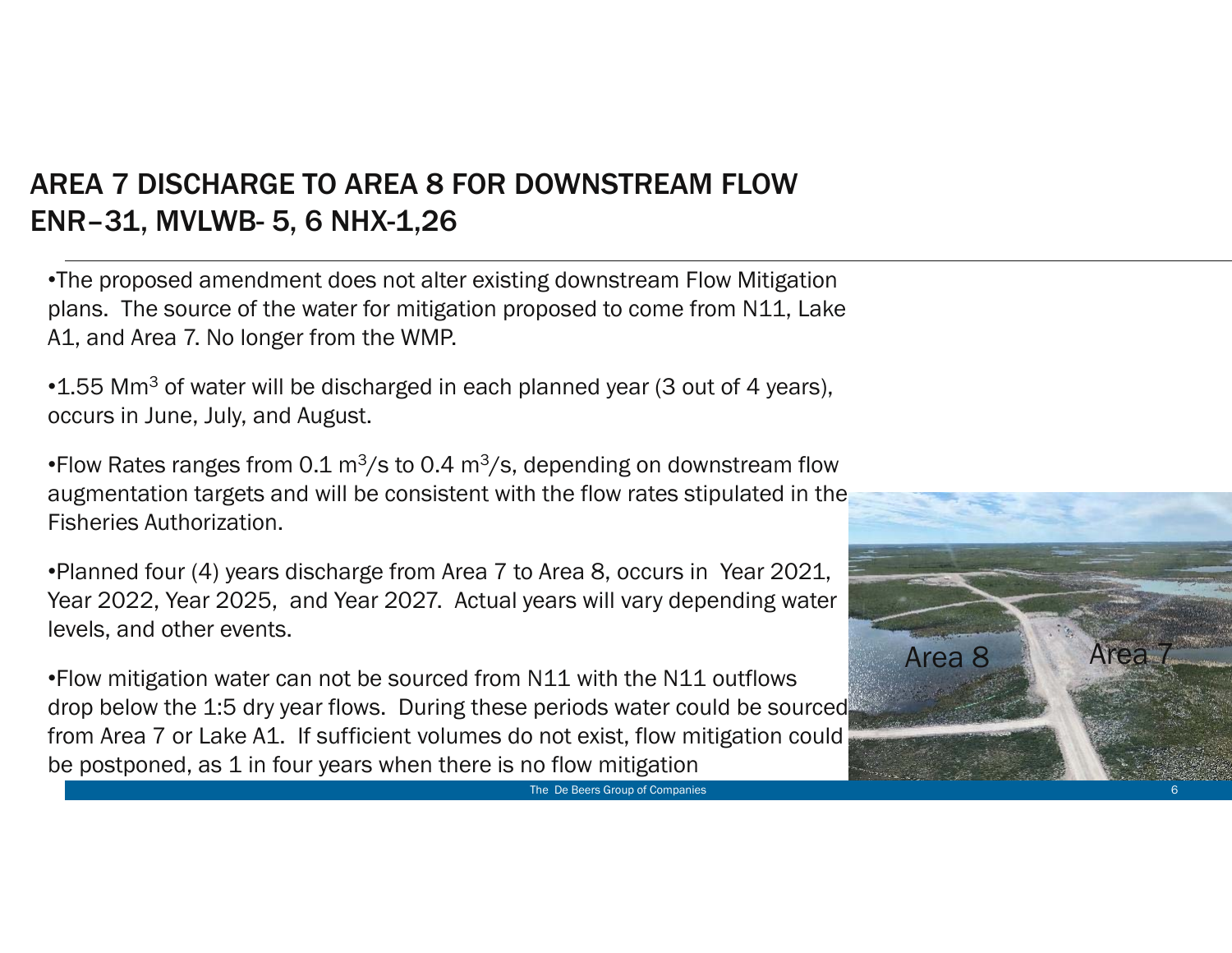#### AREA 7 DISCHARGE TO AREA 8 FOR DOWNSTREAM FLOW

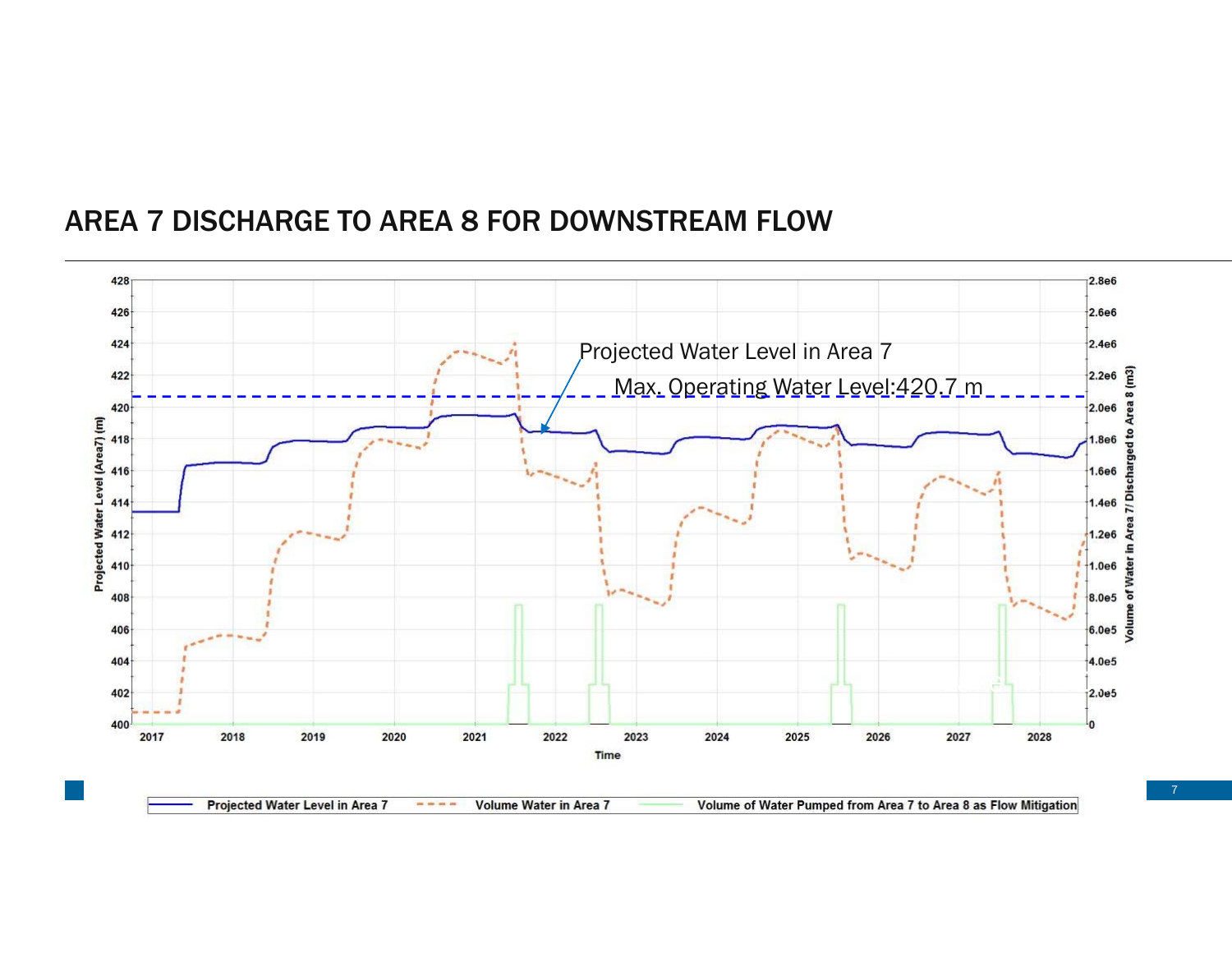#### WATER MANAGEMENT – RUN-OFF - NHX 24, 25

- Run-off Values based on mean values, as oppose to median values. Mean values provide a better indication of the long term storage in the WMP and long-term water quality projections.
- Reduced Run-off (105 mm/year) from mine rock piles during pile construction. This accounts for wetting of country rock due to precipitation falling on the mine rock pile during construction. Increase in moisture content in the mine rock pile confirmed from work at other northern mine sites.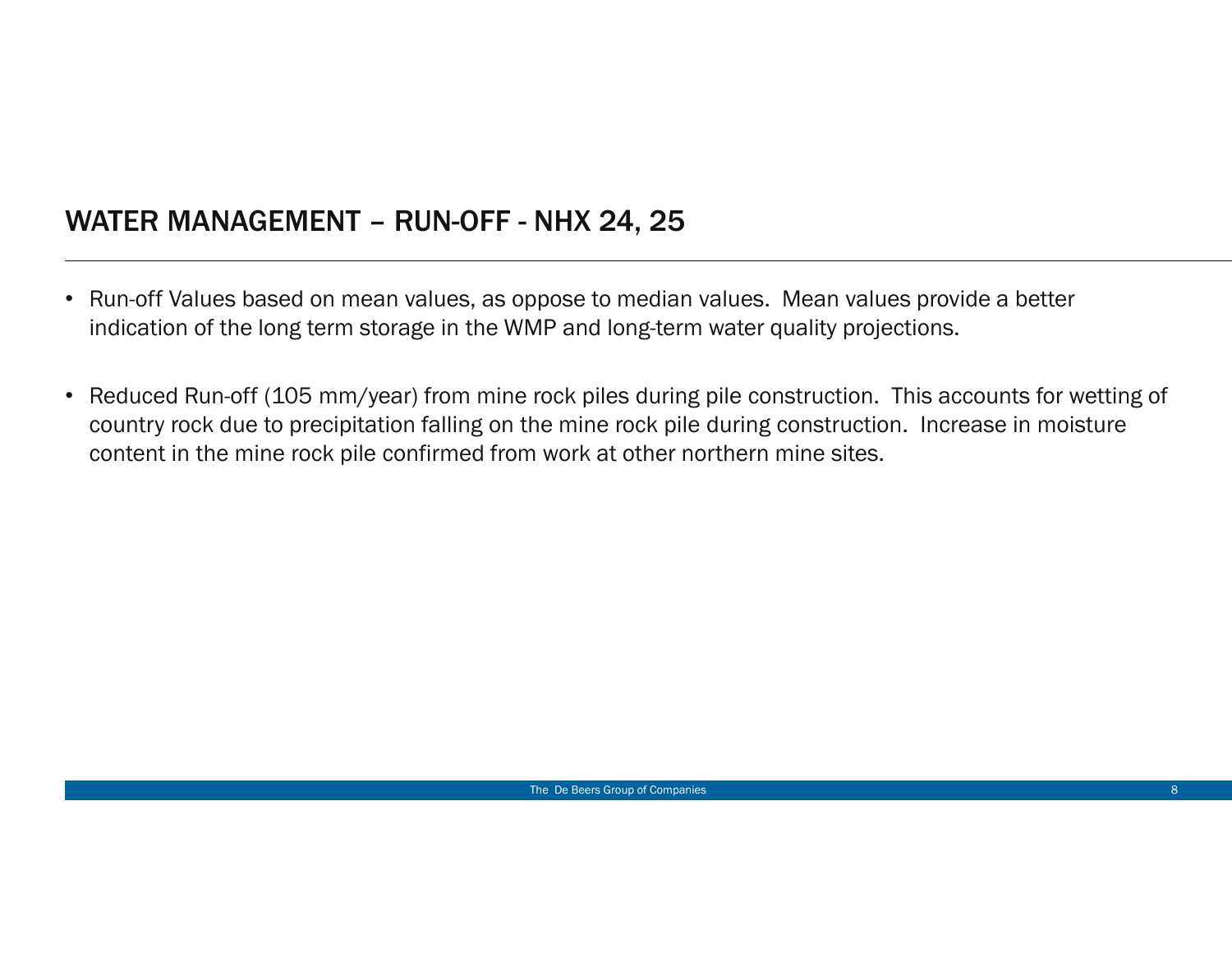### WATER MANAGEMENT –D1 DIVERSION - DFO-4

• Diversion D1 required at closure to reconnect D watershed to Kennady Lake. Details of diversion channel will be developed in final closure plan.